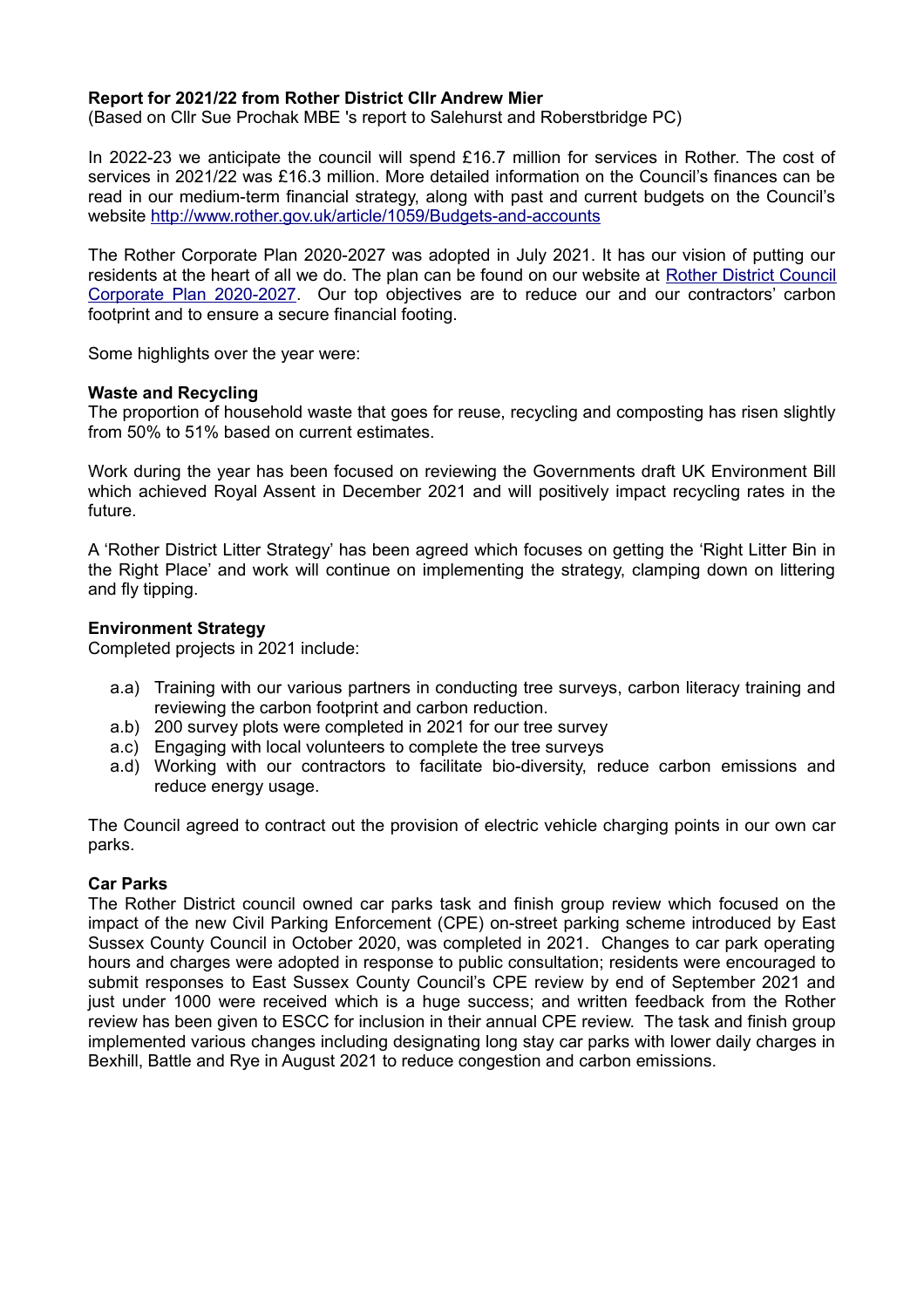## **Planning**

When the Alliance took administrative control of the council we found the planning department to have become practically dysfunctional, insular and largely working in a silo. The service was understaffed and struggling to keep up with getting planning applications decisions made. This was causing significant problems and a high level of complaints.

Sadly, because Covid struck the situation got worse with planning applications falling behind creating a nine month backlog.

Once the Authority came to grips with working with Covid, the administration was able to restructure the top level of management to create a single Chief Executive and then restructure the management of the planning department to integrate it into the rest of the Authority. The then Head of Service and Development Manager left the service.

Since that restructure in September 2021 **we have doubled the rate at which decisions are made** on planning applications and hope to have cleared all the backlog in the next few months. This is in the face of a dramatic increase in planning applications this year with new applications up two and a half times in the first three months of 2022.

In addition to this, every process in the planning department is undergoing a complete review to make the service 'resident friendly'. This is taking longer as it affects all the underlying systems used by the department. We hope to see some of the changes come through in the next few months leading to easier, quicker and more open communication between the planning department and residents. Recently a newer more efficient pre-application advice service has been launched and a better process for dealing with enforcement.

One of the earliest changes the new administration put in place was to make speaking for and against applications at the planning committee very easy with Town and Parish Councils having an automatic right to speak on all applications going to committee. This has been extremely successful. With the new technology introduced by the administration it also allows speakers to join virtually.

## **Simply the planning department is well on the road to becoming a much more open, efficient and communicative department.**

Meanwhile**,** we are working towards adopting a new Local Plan by December 2023. This would take a plan to 2039. There has been a call for sites and these are being assessed and new policies introduced. This will be available for consultation. The Parish Council plans to update and revise their Neighbourhood Plan.

# **Housing**

- a) Between April and December 2021, 83 new affordable homes were built in Rother, the best ever number. In 2020/21 there were 77 new affordable homes, therefore, there is a substantial increase compared with previous years.
- b) In December 2021, 1,867 households were on the council's housing list. This is an increase of 148 households since March 2021.
- c) From the pandemic, there is a rise in households applying for housing and placed in temporary accommodation. In March 2021, households in temporary accommodation peaked at 87 and held at 87 households by June, falling to 69 by December 2021.
- d) Blackfriars in Battle is a housing initiative led by Rother Districts Council. It will provide 200 new homes. Wates Residential, our partner contractor is building the development. The project includes 42 affordable rented homes and 28 homes for shared ownership, starting in Spring 2022. In November 2021, the Blackfriars development was named best housing development in the UK (suburban and rural category) at the Inside Housing Development Awards. All new homes are designed to significantly reduce energy consumption and carbon emissions.
- e) As part of the Council's Temporary Accommodation Support Scheme we have purchased 10 houses and flats for use as temporary accommodation, providing a dedicated support service to secure alternative accommodation.
- f) As part of the national pandemic response, the Council has actively supported the Government's call to bring all rough sleepers off the streets and into accommodation. All rough sleepers have been offered temporary accommodation solutions and we continue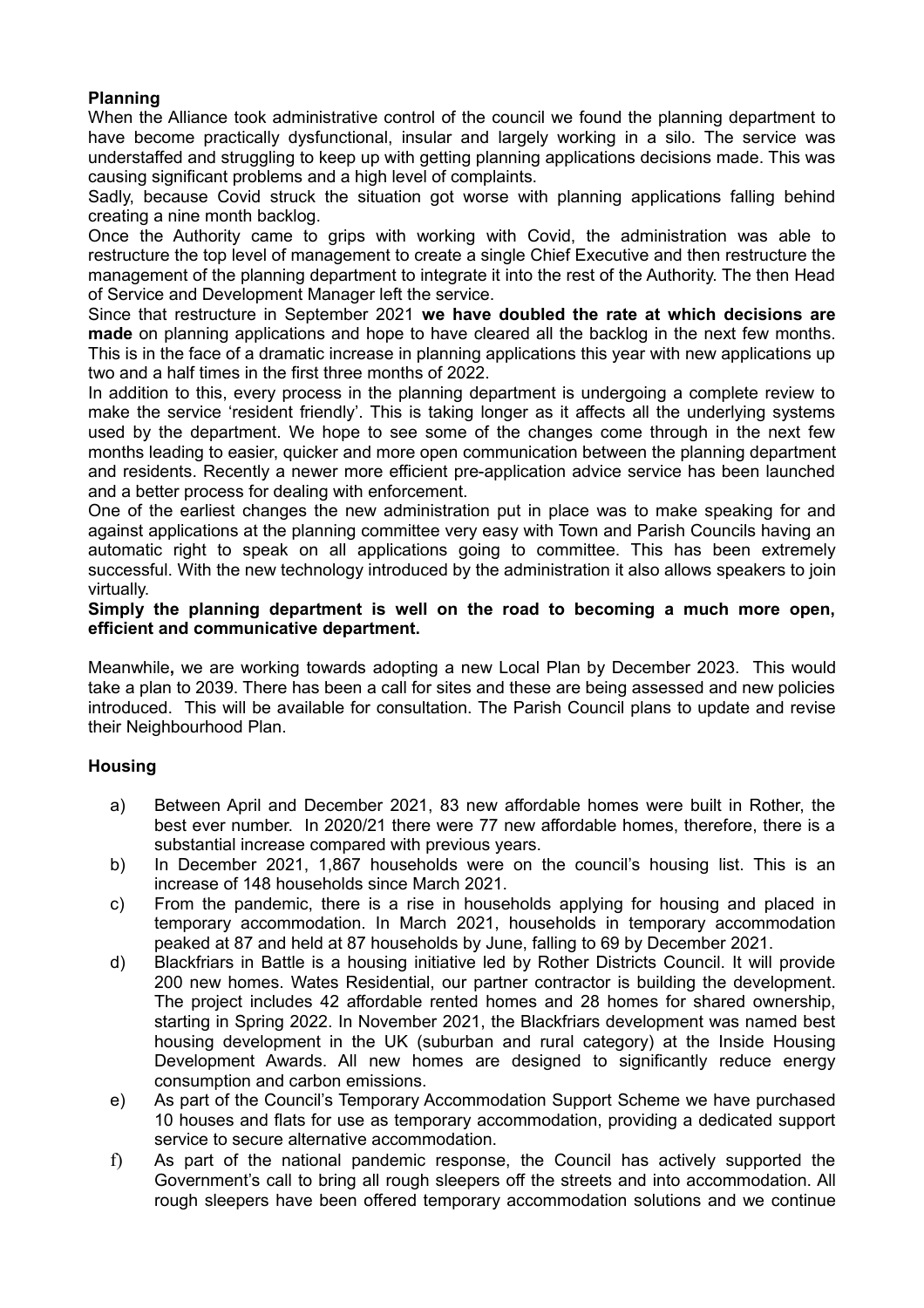to accommodate over 25 rough sleepers who would otherwise be forced to sleep on the streets. The Council has stepped up to play its part in supporting the resettlement of Afghan nationals who are former employees of the British Armed Forces during the recent conflict. We have welcomed 2 afghan families to date and have a further 2 arriving in March.

### **Community Grants**

In 2021 our Community Grants scheme paid out over £150,000 to 23 completed projects, including a grant for drainage at Pett Tennis Club, as well as numerous small grants to celebrate HM Queen's Platinum Jubilee. The next funding round opened in April 2022.

### **Queens Platinum Jubilee Grants**

The fund available for grants to celebrate Her Majesty The Queen's Platinum Jubilee has now been fully spend and no further applications will be considered. This funding was a first come, first served basis and Cabinet provided delegated authority in September 2021 to agree grants up to the value of £500 within the allocated budget of £10,000 (plus additional bonus grant allocated from small grants not used).

We have been delighted with the range of activities proposed and also the spread across the District. All we need to do now is hope for good weather when the events are occurring!

#### **Community Lottery**

RDC has been delighted with the response from organisations to the launch of the Rother Community Lottery. The Community Lottery aims to help raise money for the many charities, notfor-profit community and voluntary groups that work within the Rother District. From every £1 lottery ticket purchased, 60p will go towards good causes.

It is a way of fund raising with little effort except encouraging your group's supporters to nominate your group when they buy a ticket. Rest assured this type of lottery has been researched and found that it is low risk in terms of encouraging gambling, particularly as there is no immediate win or lose.

Those already participating include Icklesham Trusts Committee, Fairlight Parish Council and Strandliners CIC. It's not too late for other organisations to sign up.

We are really excited about this new lottery scheme. Not only will it help local organisations and charities but will also support projects that benefit the residents of the Rother District.

Further information can be obtained at [Rother Community Lottery – Rother District Council.](https://www.rother.gov.uk/benefits-grants-and-funding/community-grants-scheme/rother-community-lottery/)

#### **Accessible Rother**:

Beach access matting was used at Camber Sands for the first time in July 2020. Camber Sands is a beautiful sandy beach but sometimes difficult to access for wheelchair users, those with mobility issues and families with children in prams or pushchairs. The matting sits above the sand, can be configured in different ways, and helps more people access and enjoy the beach. The equipment is getting a lot of use and the feedback is extremely positive. The council is working with access groups on this project.

Discretionary Disabled Projects Grants (DDPG) (*currently suspended pending central government clarification*) have been introduced to provide grant funding for community disability projects to eligible voluntary/community groups, parish councils, faith groups, and not-for-profit organisations. The grant is intended to support smaller projects that are easily deliverable, and which promote access to buildings and spaces for the general public i.e. access is not exclusive to particular groups or individuals. The grant is discretionary and as such is subject to capital funds being available, thus the provision of the grant may be limited or discontinued at any time. For further information, please see our website at [Discretionary Disabled Projects Grant – Rother District](https://www.rother.gov.uk/housing/disabled-facilities-grants/discretionary-disabled-projects-grant/) [Council](https://www.rother.gov.uk/housing/disabled-facilities-grants/discretionary-disabled-projects-grant/) Fairlight Village Hall and Fairlight PC have received small grants for improved disabled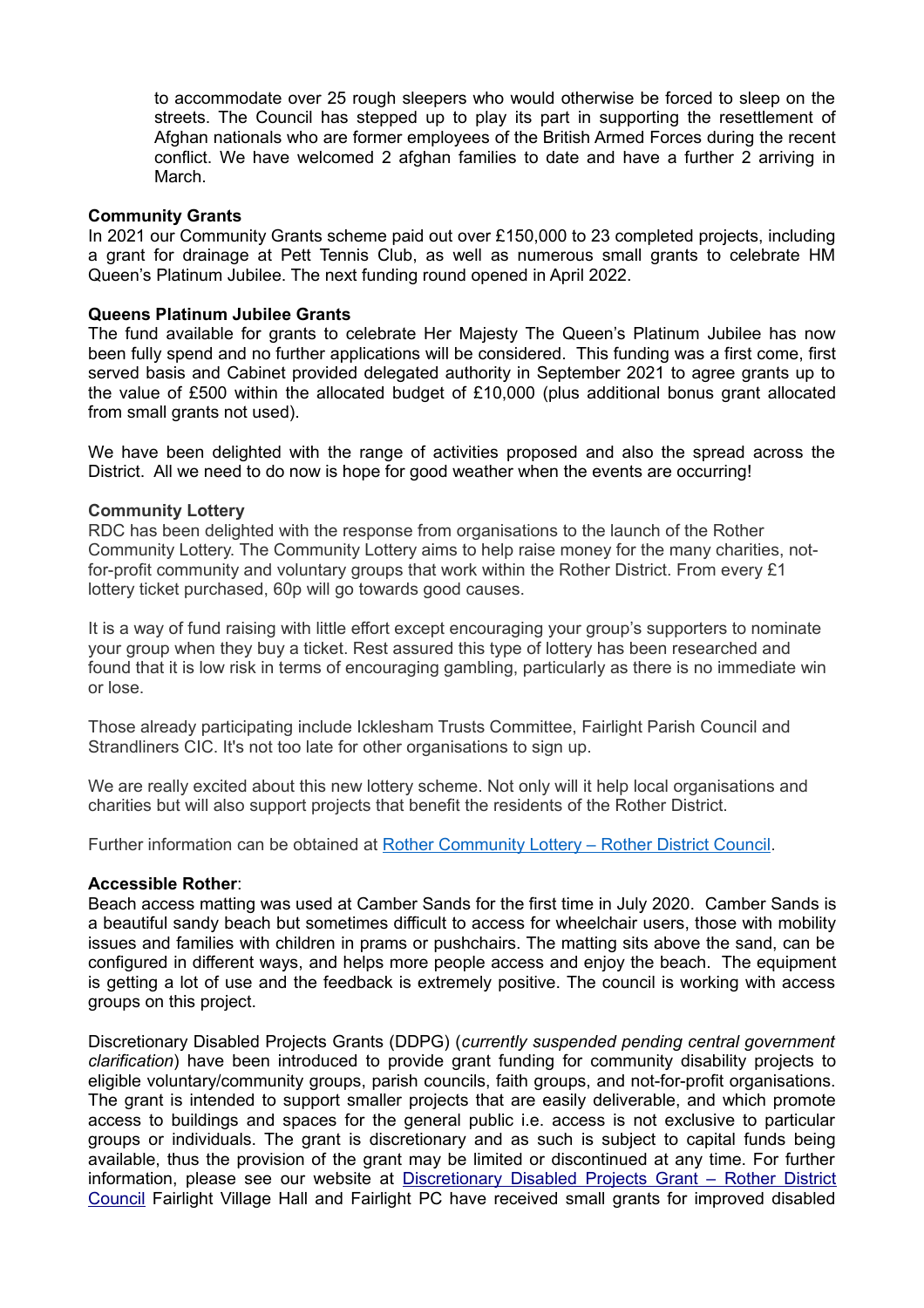#### access.

### **Age Friendly Rother**

In September 2020, the World Health Organisation approved the council's application to join the global network of age-friendly cities and communities. This was an important step to help older people in Rother feel valued, supported and lead healthy and active lives. As part of its commitment to becoming recognised as age-friendly, the council works with East Sussex County Council and Rother Voluntary Action to support and engage with older people in the district. Through the Healthy Ageing and Innovation in Rural Europe (HAIRE) project, volunteers have held over 200 hours of in-depth conversations with local older people about their lives, needs, and aspirations. Robertsbridge was chosen as one of the pilot sites and now Helping Hands, our Community Friends Group is implementing action based on the findings. The council, in conjunction with Active Rother, held the 'How to Age Well in the 21st Century' event at the De La Warr Pavilion to support over 50s stay healthy and active.

## **COVID-19 Support for Businesses**

Throughout the year the Government has continued to supply funding for businesses suffering due to the COVID-19 pandemic. So far during 2021/22 the Council has paid out just over £9 million in business grants, of which £1,7 million has been discretionary awards where the eligibility criteria has been set by the Council

## **1066 Country Walk**

The walk relaunched in 2021. It brings history to life along a 31-mile footpath from Pevensey, through Battle and ending in Rye. The route has sculptures, new signs, and information boards about William the Conqueror and his invading Norman Army. The project was led by the council's cultural development officer and was only possible with the support and enthusiasm of landowners, local champions, tourist destinations and partners, working together since 2018.

## **Bexhill Town Council**

A Parish Council for Bexhill-on-Sea (subsequently called a Town Council) was created on 1 April 2021 meaning that the whole of Rother is now parished. The first elections were held on 6 May 2021.

There are on going discussions about devolving Bexhill services to the Town Council.

## **An open council**

- a) All public Council meetings can be viewed online (live or later as a recording) with links from our website.
- b) We have started a review of our customer service strategy.
- c) We are in the process of updating and modernised the Council's constitution.
- d) In 2021, the council gave local people an opportunity to have their say on a wide variety of local issues, such as: high street shopping areas, our budget and financial plans, our draft Corporate Plan, the Bexhill Bike & Skate Park, the Council Tax Reduction Scheme, Rother's public space protection order and anti-social behaviour and extending street trading in Bexhill and Ticehurst.
- e) We are sharing events and training sessions on line for our parish and town councils.
- f) We have reintroduced the conference for our Town and Parish Councils giving them to opportunity to work with us and communicate issues.
- g) We have regular meetings with both MPs, giving us opportunities for two-way dialogues over the various challenges we face.
- h) My Alerts, the weekly email for residents has been improved to give more information including local planning applications and advice on reducing energy use. To sign up go to <https://www.rother.gov.uk/my-alerts/>

## **Emergency Planning**

Recent weather events and the subsequent consequences have certainly focused minds on the Council's emergency planning role and response. The Council's in-house Emergency Planning Officer is leaving us later this year and in order to fill the role, we are proposing to join the East